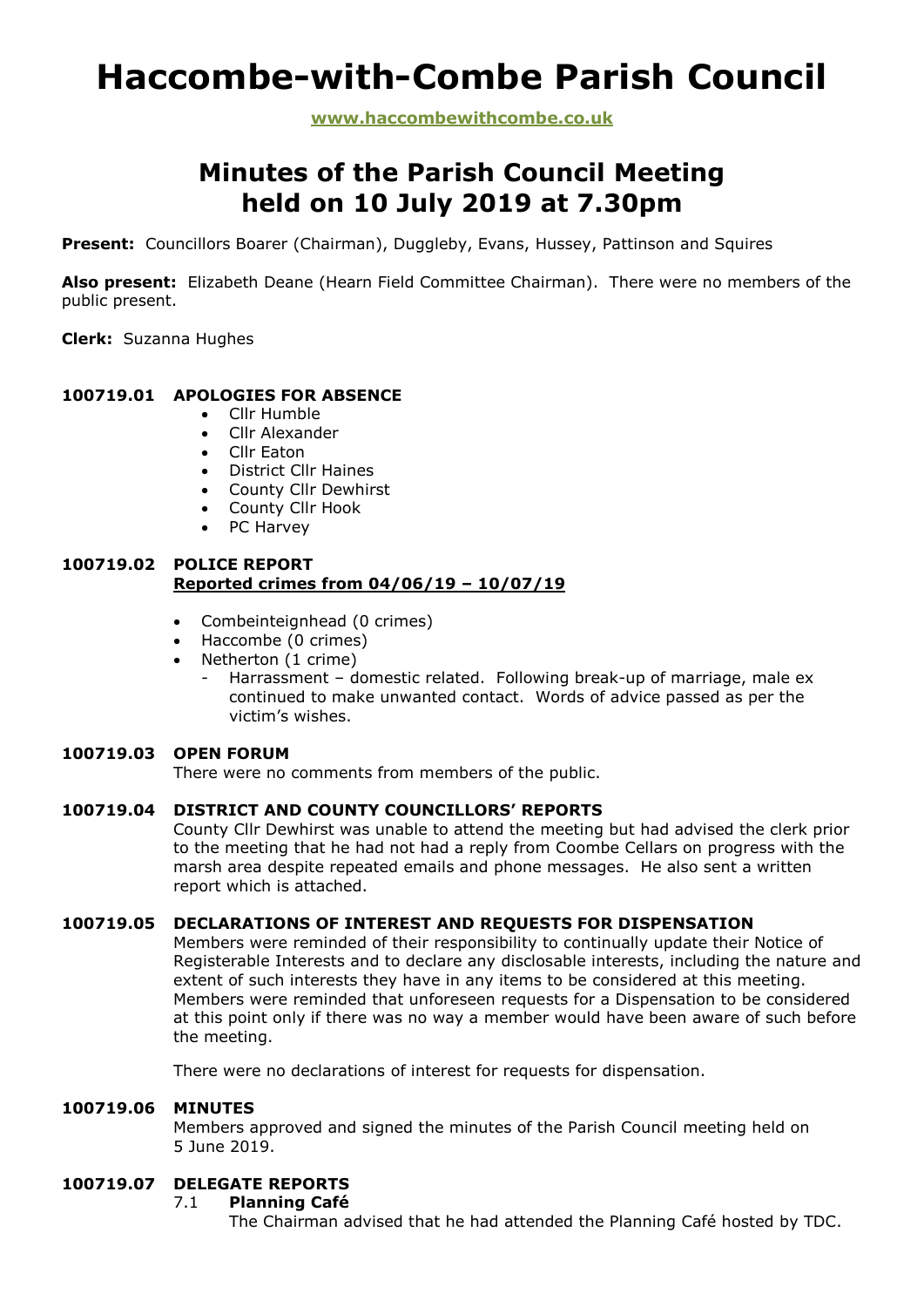The first half focused on how Parish Councils respond to planning applications. The second half focused on self-build. Anyone living in Teginbridge can be added to a self-build list (currently 429 on list) and TDC has to help them find an appropriate site. Sites may include plots on new home developments (such as Whitehills).

# 7.2 **Climate Emergency**

Cllr Alexander had attended a public meeting regarding Climate Emergency and a copy of the notes had been circulated to members. Members were also advised of a Local Action Forum on 18 July in Exeter to share ideas and experience and practical ways forward on how to respond to the climate emergency.

# 7.3 **TALC**

Cllr Hussey advised that he had attended the TALC meeting on 27 June. Cllr Hussey summarised the what was discussed at the meeting and a copy of the minutes had been circulated to all members.

# **100719.08 FINANCE & GOVERNANCE**

#### 8.1 **Expenditure**

Members approved the following payments:

| <b>Cheque no</b> | <b>Payee</b> | <b>Details</b>                                                    | <b>Amount</b> |
|------------------|--------------|-------------------------------------------------------------------|---------------|
| 1064             | T Creber     | Supply and installation of shower<br>insulation valves            | £123          |
| 1065             | T Boarer     | Cleaning HF Pavilion, cleaning<br>products and new tap for toilet | £65.24        |
| 1066             | <b>HMRC</b>  | <b>PAYE</b>                                                       | £63.20        |
| 1067             | R Gibbs      | Formation of bar area - HF Pavilion                               | £1137.50      |
| <b>DD</b>        | Opus Energy  | Hearn Field electricity (17 June)                                 | £29.75        |
| S <sub>O</sub>   | Clerk        | Salary (3 July)                                                   | £268.62       |

#### 8.2 **Income**

Members noted the income during the period 2 June – 5 July:

| <b>Received</b> | <b>Received from</b> | <b>Details</b> | Amount    |
|-----------------|----------------------|----------------|-----------|
| 10 June 2019    | Lloyds               | Interest       | £0.48     |
| 24 June 2019    | <b>HMRC</b>          | VAT reclaimed  | £1,604.63 |

#### 8.3 **Bank Balances at 5 July 2019**

|                        |              | Current account   Savings account   Sea Wall account   Total |            |
|------------------------|--------------|--------------------------------------------------------------|------------|
| <sup>1</sup> £3,384.82 | E12,403.66 L | £4,325.10                                                    | £20,113.58 |

#### **100719.09 PLANNING**

# 9.1 **New applications/appeals**

9.1.1 19/01289/CAN – Oakford House, Shaldon Road, Combeinteignhead Fell one leylandii

Members had no objections to this application.

#### 9.2 **Decisions**

9.2.1 19/00765/FUL – Centrax Ltd, Shaldon Road, Newton Abbot Increase of 5m in length to the south aspect and increase existence to 10 years to approved temporary building (application 17/01727/FUL)

Members noted that TDC has granted conditional planning permission.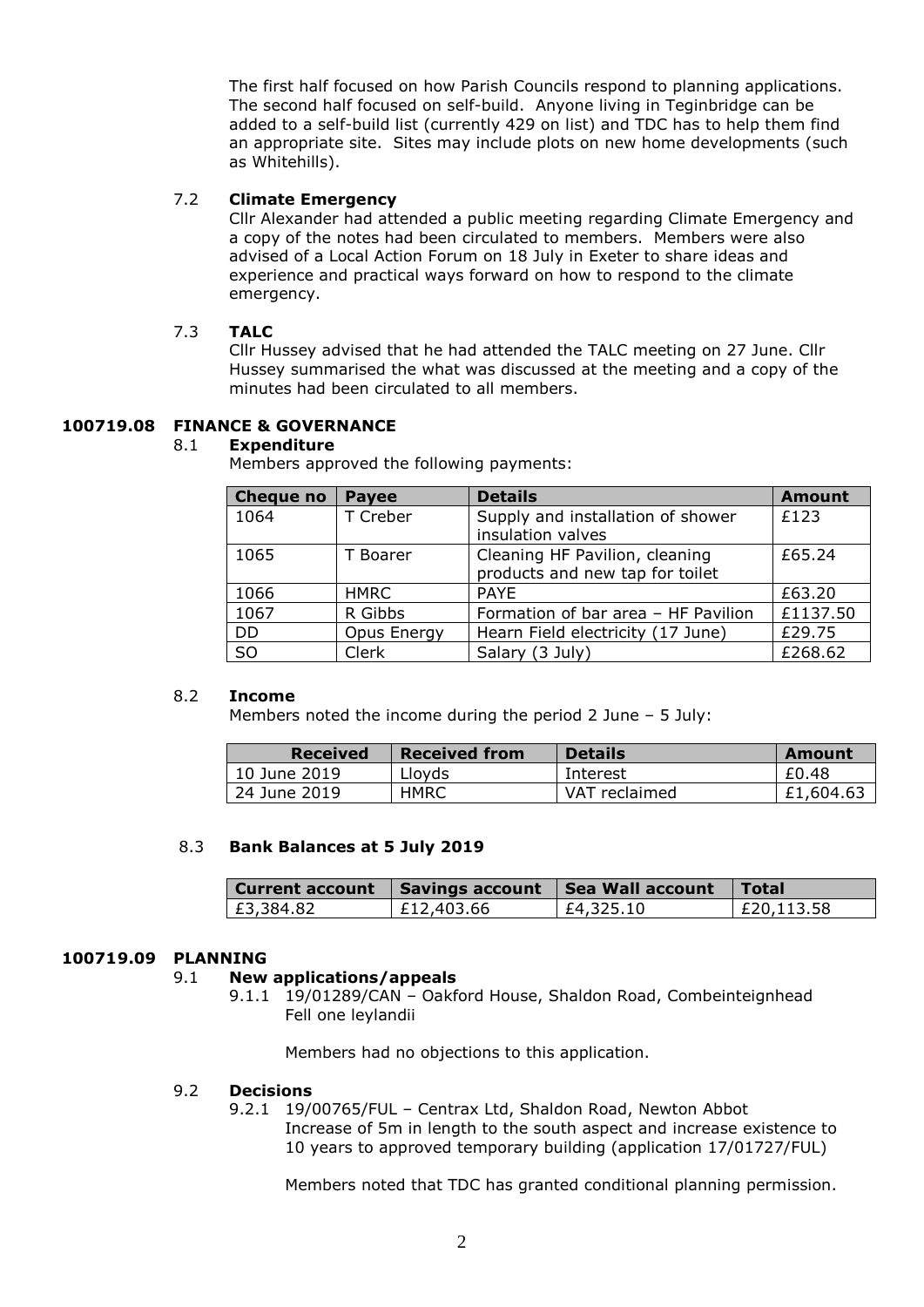#### 9.3 19/00176/ENF – Coombe Cellars External lighting

Members noted that after an initial investigation, TDC considers that a breach of the planning legislation has occurred. As such, Coombe Cellars has been asked to carry out remedial works or submit a retrospective planning application for the unauthorised works. The pub has also been asked that the signage lighting be switched off when it closes.

It has been observed, however, that the lighting is not being switched off when the pub closes and that it stays on throughout the night. It was agreed that the clerk should report this to the Enforcement Officer as part of the enforcement action.

#### **100719.10 CAR PARK**

Members received and considered a discussion paper drafted by Cllr Hussey and Evans with regard to the terms and conditions of use of the car park and their enforcement.

*After an initial discussion, the meeting was temporarily suspended whilst members went into the car park to look at the existing arrangements.*

When the meeting was resumed, it was agreed that, as there is no evidence at the moment of a big problem in the car park other than isolated instances, the Parish Council should focus on creating the impression of a professional and well-managed parking area in the hope that this continues. It was agreed that this could be achieved by appropriately worded signage sited in a prominent position. Cllr Hussey and Evans agreed to draft some appropriate wording based on initial research and discussions stating for whom and for what purpose the car park is provided and conditions for its use.

It was also agreed that the parking bays need to be remarked to maximise the available space and prevent parking in front of the sandbag store. The Chairman advised that he was still in the process of sourcing quotes for this.

The situation can then be monitored and reviewed at a later date.

#### **100719.11 HEARN FIELD**

**The new bar serving area** has already been used and is much appreciated. We have sent pictures and a letter of thanks to Rural Aid who financed part of it.

**The showers** are now working properly after a few teething problems early on. This was due to lagging from the roof having fallen into the water tank and fibreglass blocking the filters. This has now been remedied and isolation taps fitted on the water supply pipes for ease of access.

**The new hedge** is growing well and a working party of volunteers did extensive weeding and strimming work around the whole field last Friday. We are very grateful to those people who turn out regularly to do this work.

**The application for a premises licence** is almost completed. It was delayed slightly by the need for properly drawn (scale) plan of the pavilion. This has now been drawn up. The Chair of Hearn Field has now met with Teignbridge licensing department to check the application which can be submitted in the next couple of weeks.

**Miracle Theatre** will be performing this Saturday on the field. A Tens licence has been granted for this.

**The newly formed TWIGS group**, based in Stoke, whose focus is to support wildlife in our area, has enquired as to whether it may be possible to create a designated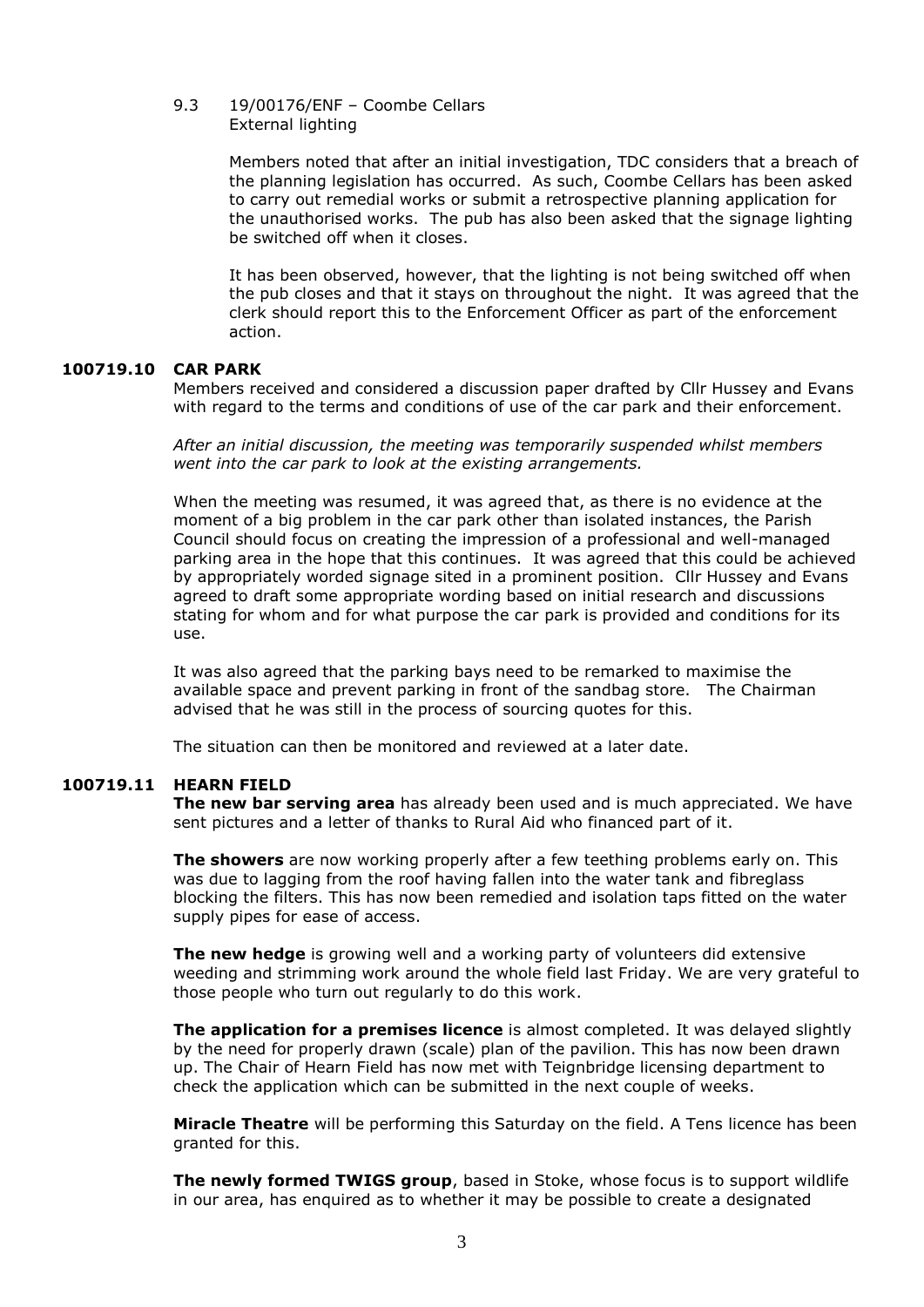wildflower / insect friendly area in the field. They will present a plan to the parish council in due course for their consideration.

**Tidelands** - The Parish Council will have heard the sad news that Mrs Gaye passed away last week. The Chair of Hearn Field had had a very constructive conversation with her just over two weeks ago re the tree overhanging the Hearn Field car park which appeared to be leaning more than it had previously. Mrs Gaye agreed that we could ask the tree surgeon to inspect it and If it was found to be dangerous it would be the responsibility of Tidelands. If it was not, she gave permission to the Parish Council to fell any branches which were overhanging too much.

Given the position has now changed, the clerk suggested contacting TDC's Arboricultural Officer to look at the tree and offer the Parish Council some advice on how to proceed.

**Mud Race** - This will take place on Sunday September 1<sup>st</sup> at 3pm. We would be grateful if insurance could be arranged through the Parish Council as before.

**Rural Aid grant application** -The chair of Parish Council and the Hearn Field Chair met with representatives of the rural aid grants committee this week to look at the driveway site. They were very pleased to see the way that that the grant from last year had been used and really liked the new bar serving area. They were interested to see how new surfacing of the driveway would facilitate disabled access from the carpark which is currently not possible.

It was noted that three new funding initiatives have been launched to replace the old Town and Parish funds.

**Other** - The Chairman asked members if they were happy that the Council reimburse Paul Norrish for his fuel to dig out the Hearn Field car park. This was agreed.

Members received two booking requests for wedding receptions in September 2020 and May 2021. These were both agreed.

- **100719.12 HIGHWAYS AND FOOTPATHS** There were no new issues.
- **100719.13 CORRESPONDENCE** None.

#### **100719.14 MEMBERS' ITEMS FOR INFORMATION OR GENERAL DISCUSSION, FOR INCLUSION ON FUTURE AGENDAS AND/OR ITEMS REQUIRING URGENT ATTENTION**

*Members are reminded that they have not received the statutory notice of this business to be transacted and should therefore recognise that any decision made may be taken to be unlawful if challenged in the future*

None.

#### **100719.15 DATE OF NEXT MEETING**

It was confirmed that the date of the next Parish Council meeting is 4 September 2019.

The meeting closed at 8.50pm.

…...……………………………………… Chairman